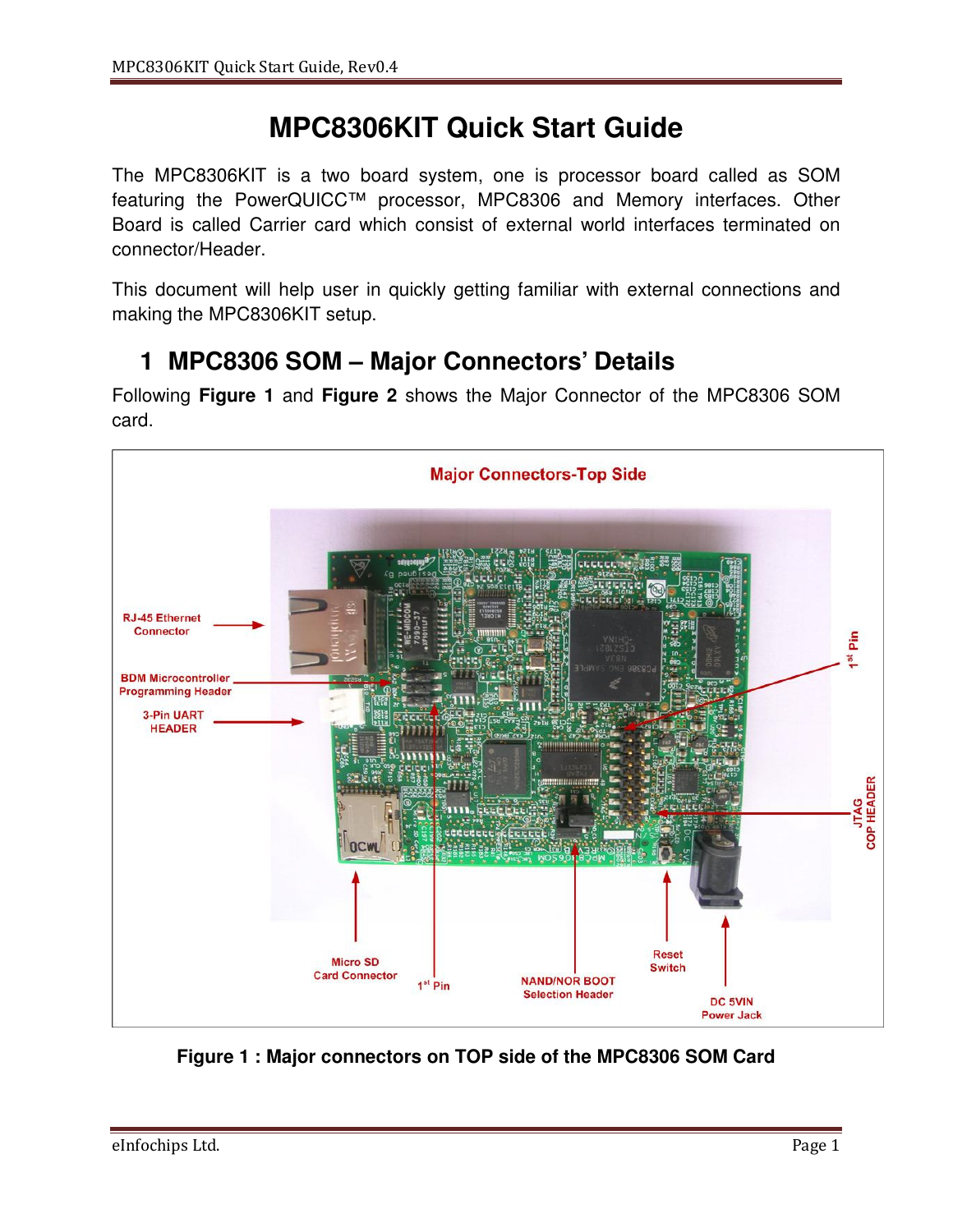

**Figure 2: Major connectors on Bottom side of the MPC8306 SOM Card** 

Following **Figure 3** show the Jumper settings on Header J3 for either NOR Boot Mode or NAND Boot Mode.



**Figure 3: NOR & NAND Boot Mode Jumper Settings**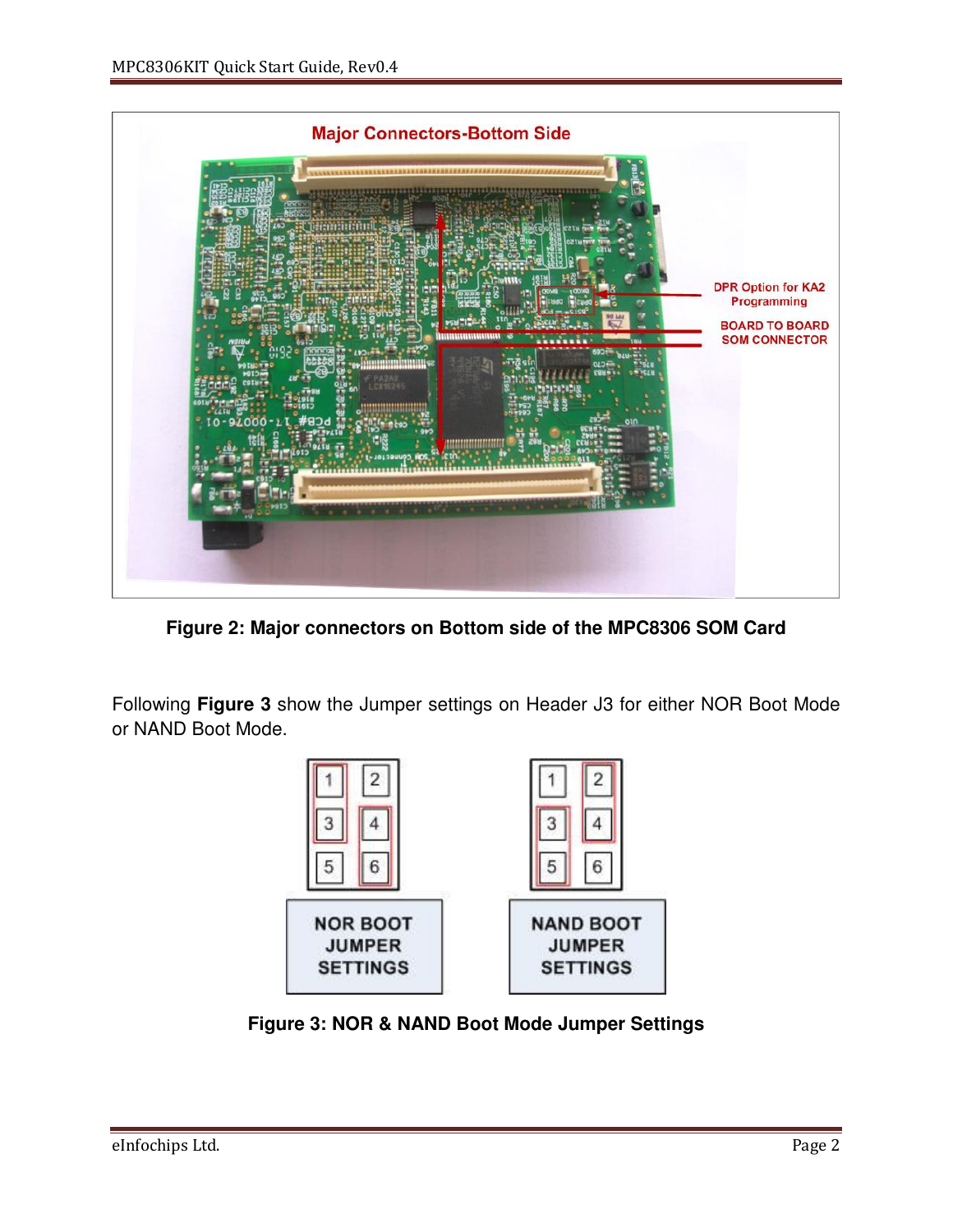Following **Figure 4** shows the options for configuring KA2 into RUN mode and PROGRAM mode.



**Figure 4: KA2 Run and Program mode mounting options**

**DPR** – This is 3-pad component footprint to provide options to mount/short link jumper on 2 adjacent pads. By connecting two pads, one of the two options can be selected. The care should be taken that both the DPRs are configured for same option.

Before power on the board; please note following thing:

1. The on-board KA2 Microcontroller is already flashed with the microcontroller reset program, thus the microcontroller DPR1 and DPR2 pads should be shorted for "KA2 RUN MODE" option.

# **2 External Cable Connection for SOM Standalone**

To start using the SOM card in stand alone mode following external cable connection to make.

- 1. 5V DC power adapter
- 2. CAT5 cable for the network connectivity
- 3. UART connection for the debug console with the PC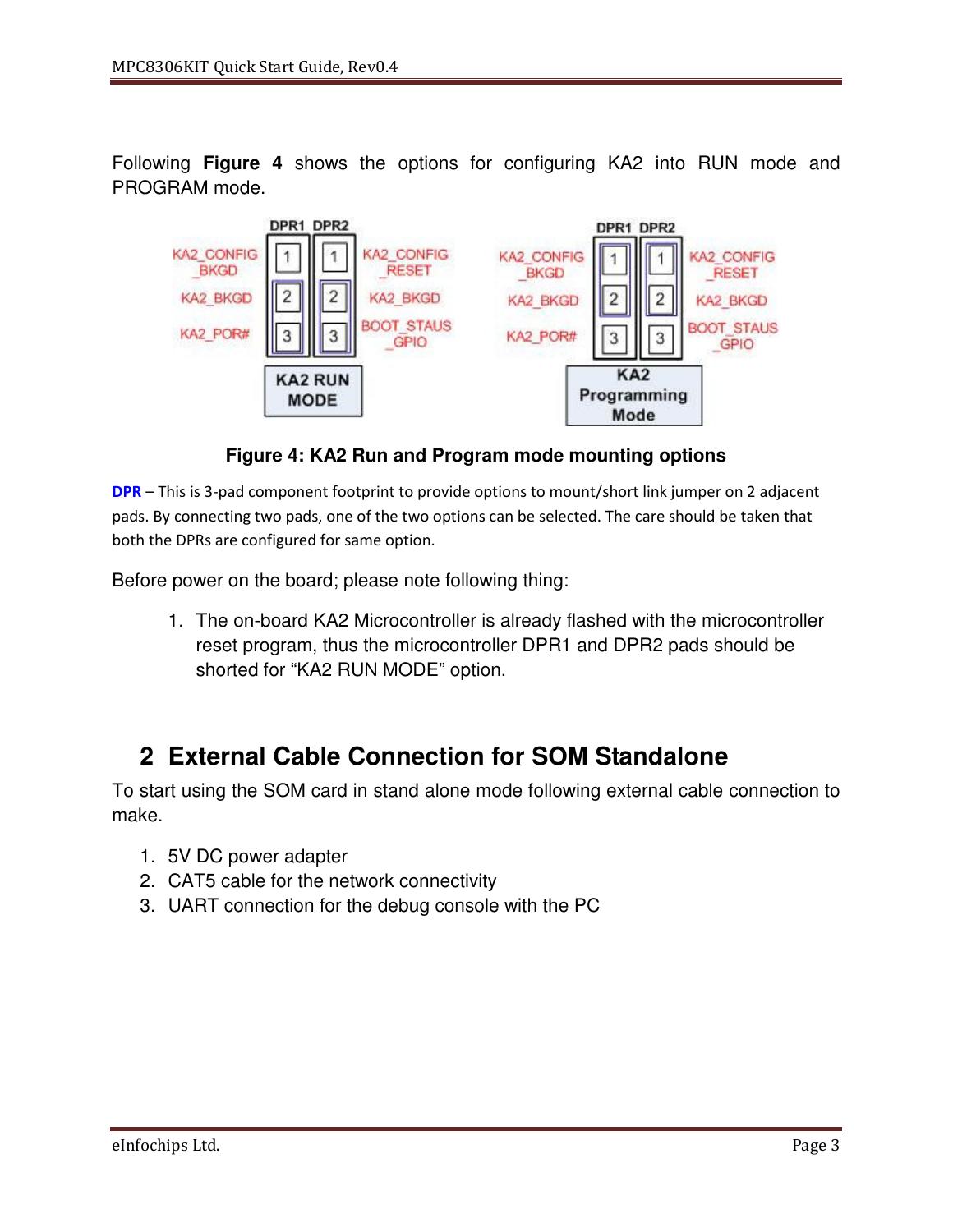

Following **Figure 5** shows the external cable connectivity with MPC8306 SOM card.

#### **Figure 5 : External Cable Connection for the Stand alone SOM Boot Mode**

All necessary cable requires are sent along with the MPC8306KIT.

Please note that, no need to connect External 5V Power Supply & UART cable when the SOM card is being used with the Carrier card. Refer to section 4 for the external cable connection for MPC8306KIT (SOM + Carrier) Card combination.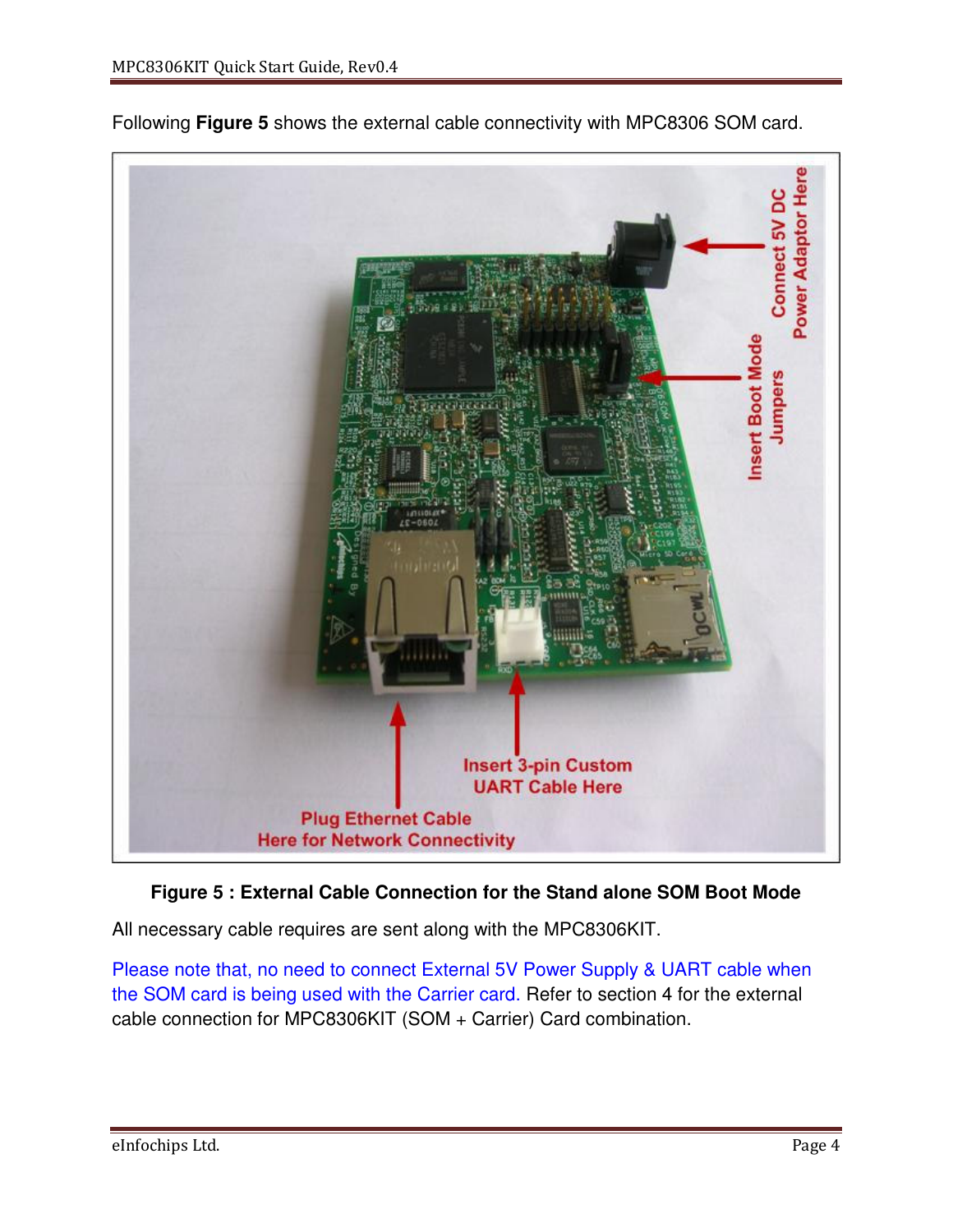**Note: Below sections 3- 4 are applicable only for Carrier card.**

### **3 Major Connectors of the Carrier Card**

Following Picture shows the Major Connector on carrier card applicable for MPC830X SOM.





Before power on the board please note following things

- 1. Plug MPC8306 SOM on carrier card.
- 2. Connect 12V Power adaptor to power jack.

**Note**: DC-5Vin power adaptor should be disconnected from SOM before plugging SOM on carrier card.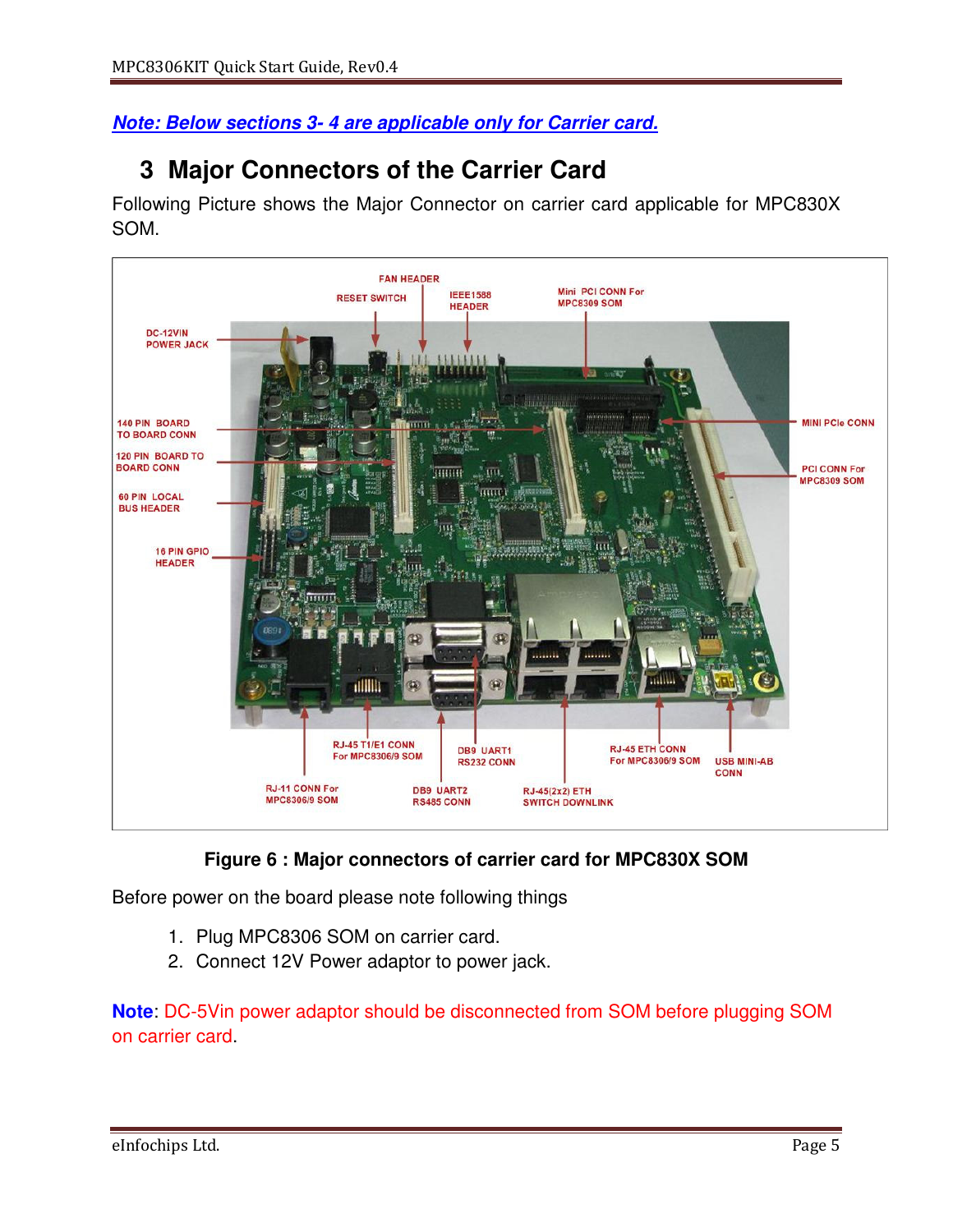# **4 External Cable Connection for MPC8306KIT**

To start using the MPC8306KIT, following external cable connections to make

- 1. 12V DC power adapter
- 2. Ethernet cable on Carrier/SOM card for Ethernet connectivity
- 3. UART connection for the debug console with the PC
- 4. USB device can be connected to mentioned connector(Optional)
- 5. RJ-11 and T1/E1 connectivity to be given through mentioned connector(Optional)

Following **Figure 7** shows the external cable connectivity with MPC8306KIT (SOM + Carrier) card



**Figure 7: External connection for MPC8306KIT**